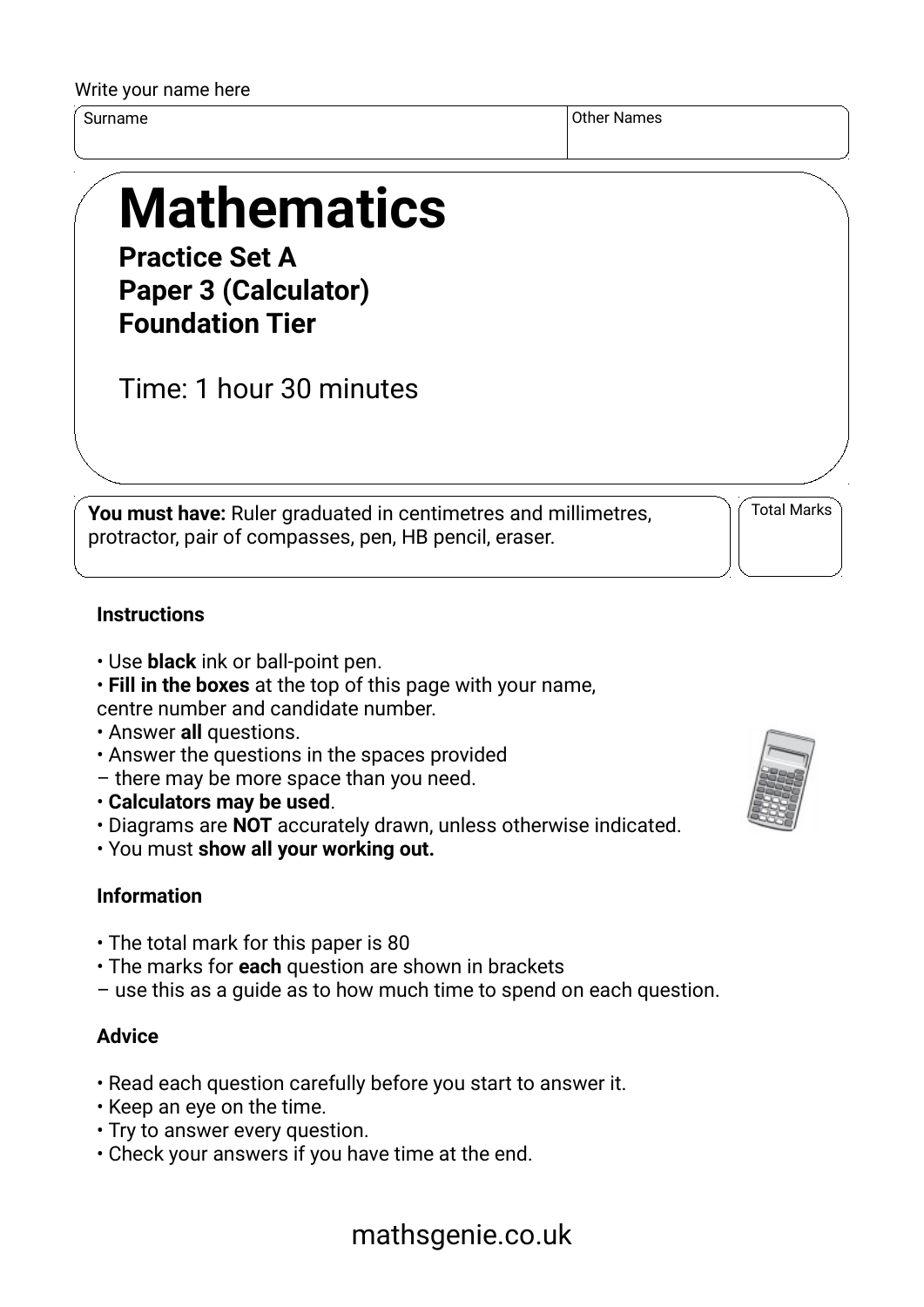| Write 29% as a fraction.                                                         |      |      |       |                                  |  |
|----------------------------------------------------------------------------------|------|------|-------|----------------------------------|--|
|                                                                                  |      |      |       |                                  |  |
|                                                                                  |      |      |       | (Total for Question 1 is 1 mark) |  |
| Write 0.6 as a percentage.                                                       |      |      |       |                                  |  |
|                                                                                  |      |      |       |                                  |  |
|                                                                                  |      |      |       | (Total for Question 2 is 1 mark) |  |
| Write 2479 to the nearest thousand.                                              |      |      |       |                                  |  |
|                                                                                  |      |      |       | (Total for Question 3 is 1 mark) |  |
| Write the following numbers in order of size.<br>Start with the smallest number. |      |      |       |                                  |  |
| 5.4                                                                              | 5.49 | 5.94 | 5.904 | 5.04                             |  |
|                                                                                  |      |      |       |                                  |  |
|                                                                                  |      |      |       | (Total for Question 4 is 1 mark) |  |
| Write the following numbers in order of size.<br>Start with the smallest number. |      |      |       |                                  |  |
| 5                                                                                | $-7$ | $-3$ | $-1$  | $\overline{4}$                   |  |
|                                                                                  |      |      |       |                                  |  |
|                                                                                  |      |      |       |                                  |  |
|                                                                                  |      |      |       | (Total for Question 5 is 1 mark) |  |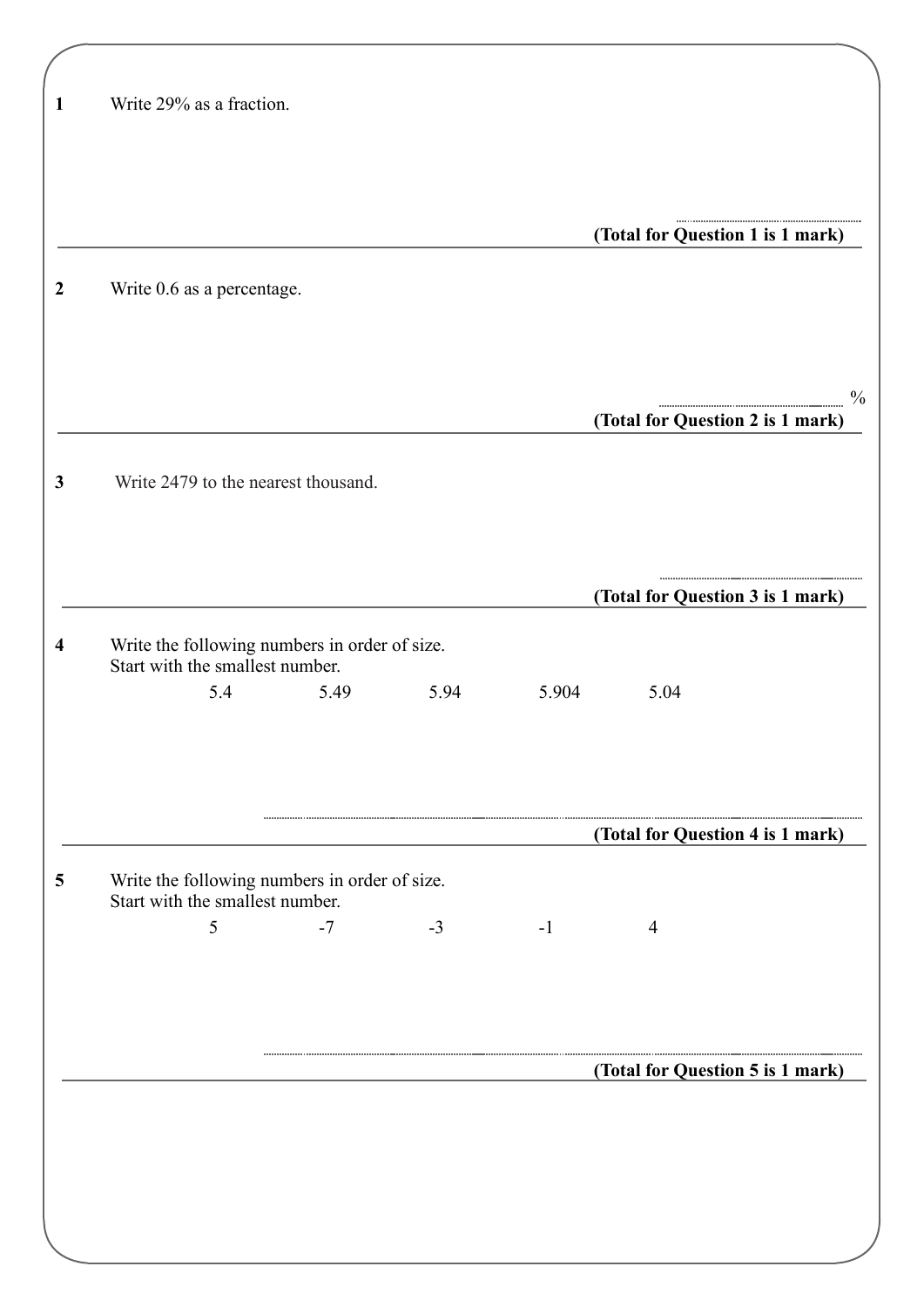| 6 | Barry is thinking of a number.                               |                                                          |    |    |                                   |  |  |
|---|--------------------------------------------------------------|----------------------------------------------------------|----|----|-----------------------------------|--|--|
|   | He says,                                                     |                                                          |    |    |                                   |  |  |
|   | "My number is odd. It is a factor of 60 and a multiple of 5" |                                                          |    |    |                                   |  |  |
|   |                                                              | There are two possible numbers Barry can be thinking of. |    |    |                                   |  |  |
|   |                                                              | Write down these two numbers.                            |    |    |                                   |  |  |
|   |                                                              |                                                          |    |    |                                   |  |  |
|   |                                                              |                                                          |    |    |                                   |  |  |
|   |                                                              |                                                          |    |    |                                   |  |  |
|   |                                                              |                                                          |    |    |                                   |  |  |
|   |                                                              |                                                          |    |    |                                   |  |  |
|   |                                                              |                                                          |    |    |                                   |  |  |
|   |                                                              |                                                          |    |    |                                   |  |  |
|   |                                                              |                                                          |    |    |                                   |  |  |
|   |                                                              |                                                          |    |    |                                   |  |  |
|   |                                                              |                                                          |    |    | (Total for Question 6 is 3 marks) |  |  |
| 7 |                                                              | Here are the first four terms of a sequence.             |    |    |                                   |  |  |
|   |                                                              | $8\,$<br>11                                              | 14 | 17 |                                   |  |  |
|   |                                                              |                                                          |    |    |                                   |  |  |
|   |                                                              | (a) Write down the next term in the sequence.            |    |    |                                   |  |  |
|   |                                                              |                                                          |    |    |                                   |  |  |
|   |                                                              | (b) Explain how you got your answer                      |    |    | (1)                               |  |  |
|   |                                                              |                                                          |    |    |                                   |  |  |
|   |                                                              |                                                          |    |    | (1)                               |  |  |
|   |                                                              |                                                          |    |    | (Total for Question 7 is 2 marks) |  |  |
| 8 |                                                              | (a) Find the value of $20.5^2 + 14.2^2$                  |    |    |                                   |  |  |
|   |                                                              |                                                          |    |    |                                   |  |  |
|   |                                                              |                                                          |    |    |                                   |  |  |
|   |                                                              | (b) Find the value of $\sqrt{34.4 + 7.85} - 0.97$        |    |    | (1)                               |  |  |
|   |                                                              |                                                          |    |    |                                   |  |  |
|   |                                                              |                                                          |    |    |                                   |  |  |
|   |                                                              |                                                          |    |    | (2)                               |  |  |
|   |                                                              |                                                          |    |    | (Total for Question 8 is 3 marks) |  |  |
|   |                                                              |                                                          |    |    |                                   |  |  |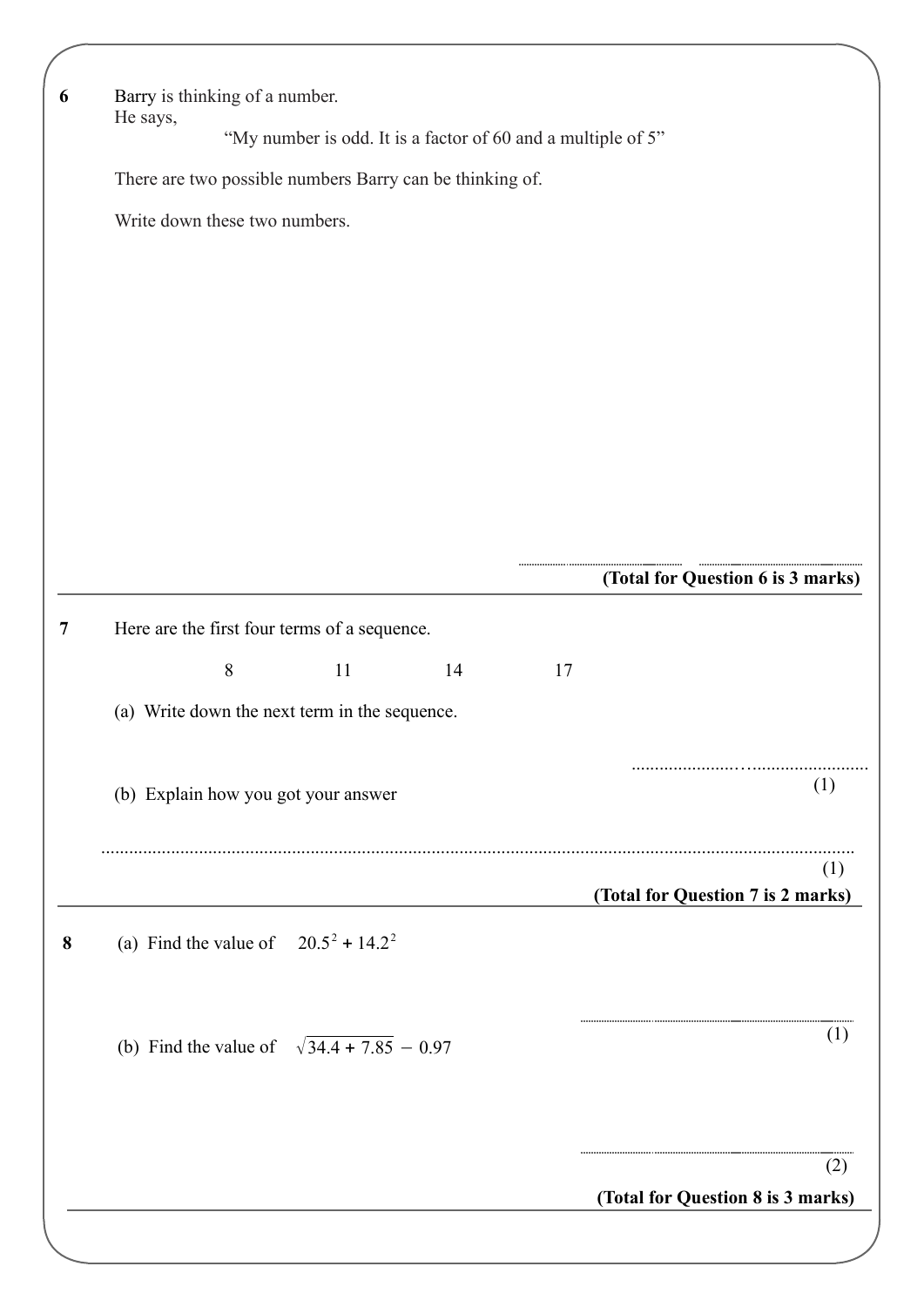**9** Here is part of a train timetable.

| London Marylebone      | 1410 | 1440 | 1510 | 1540 |
|------------------------|------|------|------|------|
| High Wycombe           | 1433 | -    | 1534 |      |
| Banbury                | 1506 | 1541 | 1608 | 1639 |
| Leamington Spa         | 1524 | 1559 | 1626 | 1657 |
| Warwick Parkway        | 1530 | 1606 | 1631 | 1705 |
| Solihull               | 1544 | 1622 | 1644 | 1721 |
| Birmingham Moor Street | 1556 | 1632 | 1653 | 1735 |

(a) A train leaves London Marylebone at 1510, what time does it arrive in Birmingham Moor Street?

(b) How many minutes should the 1410 train take to get from London Marylebone to Birmingham Moor Street?

> ....................................................… minutes (1)

....................................................…

(1)

Millie goes from Banbury to Birmingham Moor Street on the train.

Millie takes 14 minutes to get from her house to the train station in Banbury. She takes 25 minutes to get from Birmingham Moor Street station to her meeting.

Millie needs to get to the meeting by 5 pm. Millie leaves her home at 3.15 pm.

(c) Does Millie get to her meeting by 5pm? You must show all your working.

> **(Total for Question 9 is 5 marks)** (3)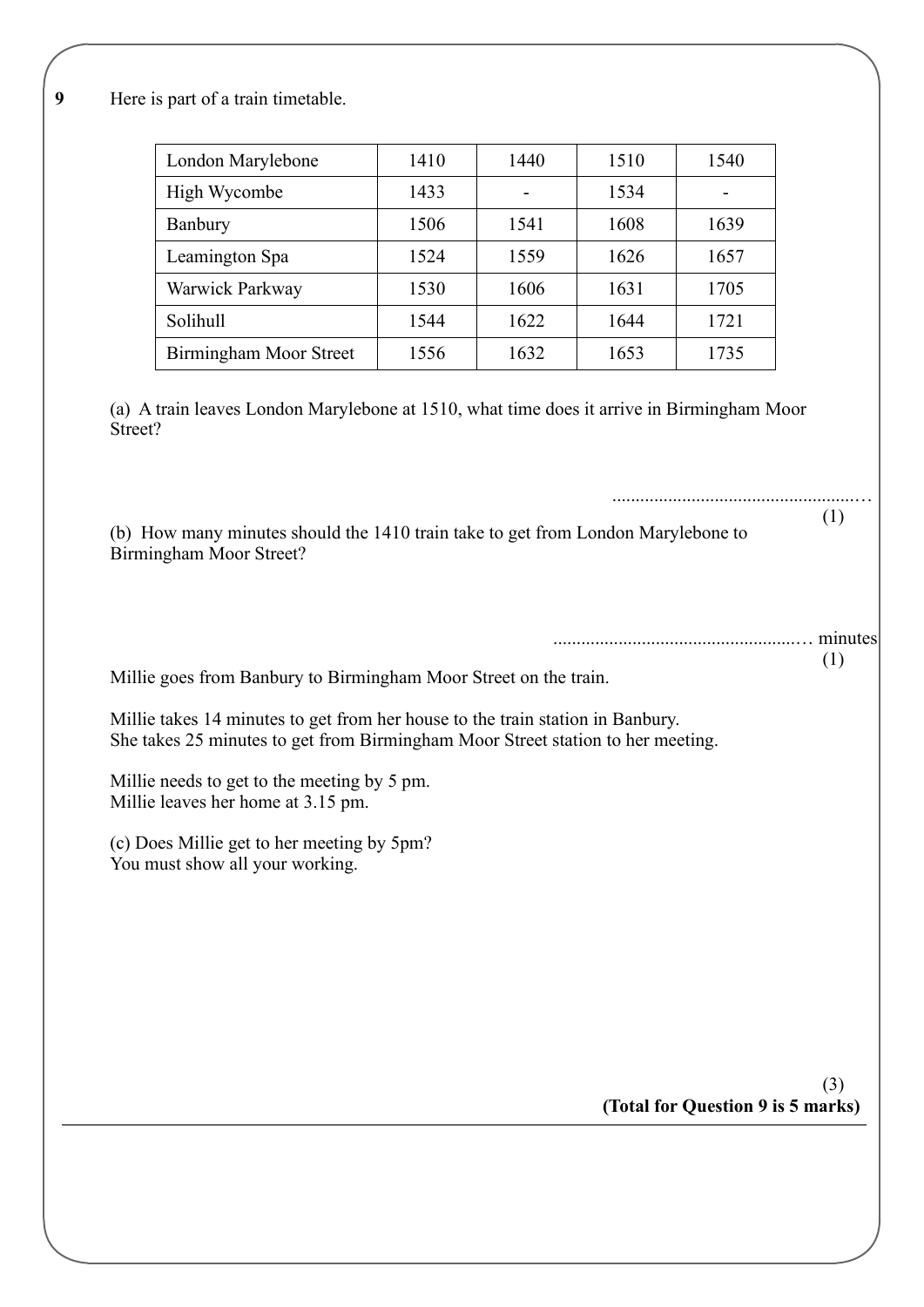| 10 | Liam goes to a Cafe.                                                                   |
|----|----------------------------------------------------------------------------------------|
|    |                                                                                        |
|    | He buys                                                                                |
|    | 3 coffees for £1.74 each                                                               |
|    | 2 teas for £1.48 each                                                                  |
|    | 5 cakes for £2.29 each                                                                 |
|    |                                                                                        |
|    | Work out the total amount that Liam spends.                                            |
|    |                                                                                        |
|    |                                                                                        |
|    |                                                                                        |
|    |                                                                                        |
|    |                                                                                        |
|    |                                                                                        |
|    |                                                                                        |
|    |                                                                                        |
|    |                                                                                        |
|    |                                                                                        |
|    |                                                                                        |
|    |                                                                                        |
|    |                                                                                        |
|    |                                                                                        |
|    |                                                                                        |
|    |                                                                                        |
|    |                                                                                        |
|    |                                                                                        |
|    |                                                                                        |
|    |                                                                                        |
|    | £                                                                                      |
|    | (Total for Question 10 is 2 marks)                                                     |
|    |                                                                                        |
|    |                                                                                        |
| 11 | Last year the cost of Tom's train ticket was £46                                       |
|    | This year the cost of Tom's train ticket increased to £54                              |
|    |                                                                                        |
|    | Write down the increase in the cost of Tom's ticket as a fraction of last year's cost. |
|    |                                                                                        |
|    |                                                                                        |
|    |                                                                                        |
|    |                                                                                        |
|    |                                                                                        |
|    |                                                                                        |
|    |                                                                                        |
|    |                                                                                        |
|    |                                                                                        |
|    |                                                                                        |
|    |                                                                                        |
|    | (Total for Question 11 is 2 marks)                                                     |
|    |                                                                                        |
|    |                                                                                        |
|    |                                                                                        |
|    |                                                                                        |
|    |                                                                                        |
|    |                                                                                        |
|    |                                                                                        |
|    |                                                                                        |
|    |                                                                                        |
|    |                                                                                        |
|    |                                                                                        |
|    |                                                                                        |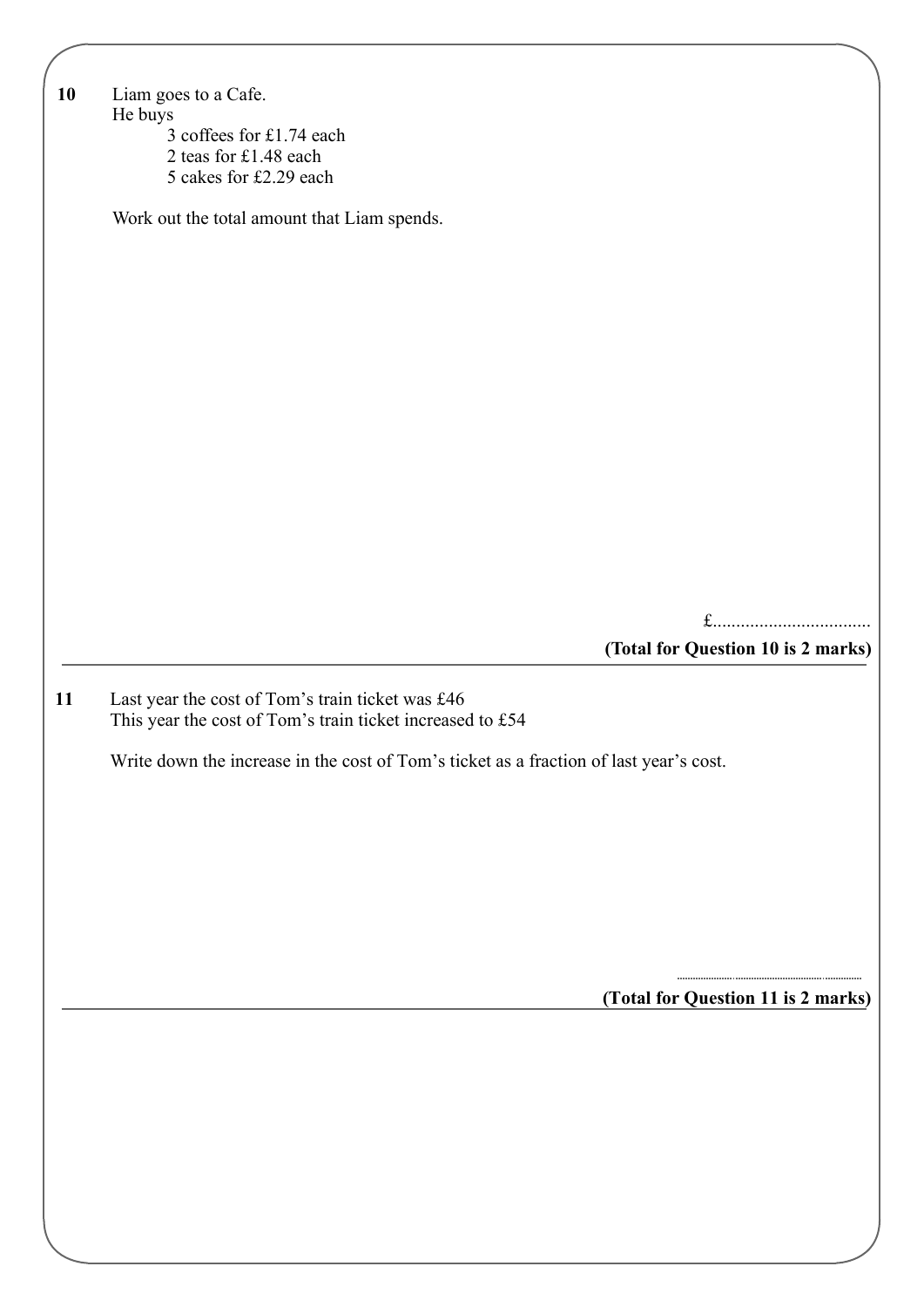|                      | The accurate scale drawing shows two towns, Town A and Town B.                                                                       |                                    |
|----------------------|--------------------------------------------------------------------------------------------------------------------------------------|------------------------------------|
|                      | Town A                                                                                                                               |                                    |
|                      | $\sf X$                                                                                                                              |                                    |
|                      |                                                                                                                                      |                                    |
|                      |                                                                                                                                      |                                    |
|                      |                                                                                                                                      |                                    |
|                      |                                                                                                                                      |                                    |
|                      |                                                                                                                                      |                                    |
|                      | Town B<br>$\mathsf{X}$                                                                                                               |                                    |
|                      |                                                                                                                                      |                                    |
| The scale is 1:50000 |                                                                                                                                      |                                    |
|                      | Find the real distance between Town A and Town B, in kilometres.                                                                     |                                    |
|                      |                                                                                                                                      |                                    |
|                      |                                                                                                                                      |                                    |
|                      |                                                                                                                                      |                                    |
|                      |                                                                                                                                      |                                    |
|                      |                                                                                                                                      |                                    |
|                      |                                                                                                                                      |                                    |
|                      |                                                                                                                                      | .                                  |
|                      |                                                                                                                                      | (Total for Question 12 is 4 marks) |
|                      |                                                                                                                                      |                                    |
|                      | Write brackets () in this statement to make each statement correct.<br>You may use more than one pair of brackets in each statement. |                                    |
|                      | $4 \times 5 + 3 = 32$                                                                                                                |                                    |
| (a)                  |                                                                                                                                      | (1)                                |
|                      | $3 + 4 \times 5 + 6 = 47$                                                                                                            |                                    |
| (b)                  |                                                                                                                                      | (1)                                |
|                      |                                                                                                                                      |                                    |
|                      |                                                                                                                                      | (Total for Question 13 is 2 marks) |
|                      |                                                                                                                                      |                                    |
|                      |                                                                                                                                      |                                    |
|                      |                                                                                                                                      |                                    |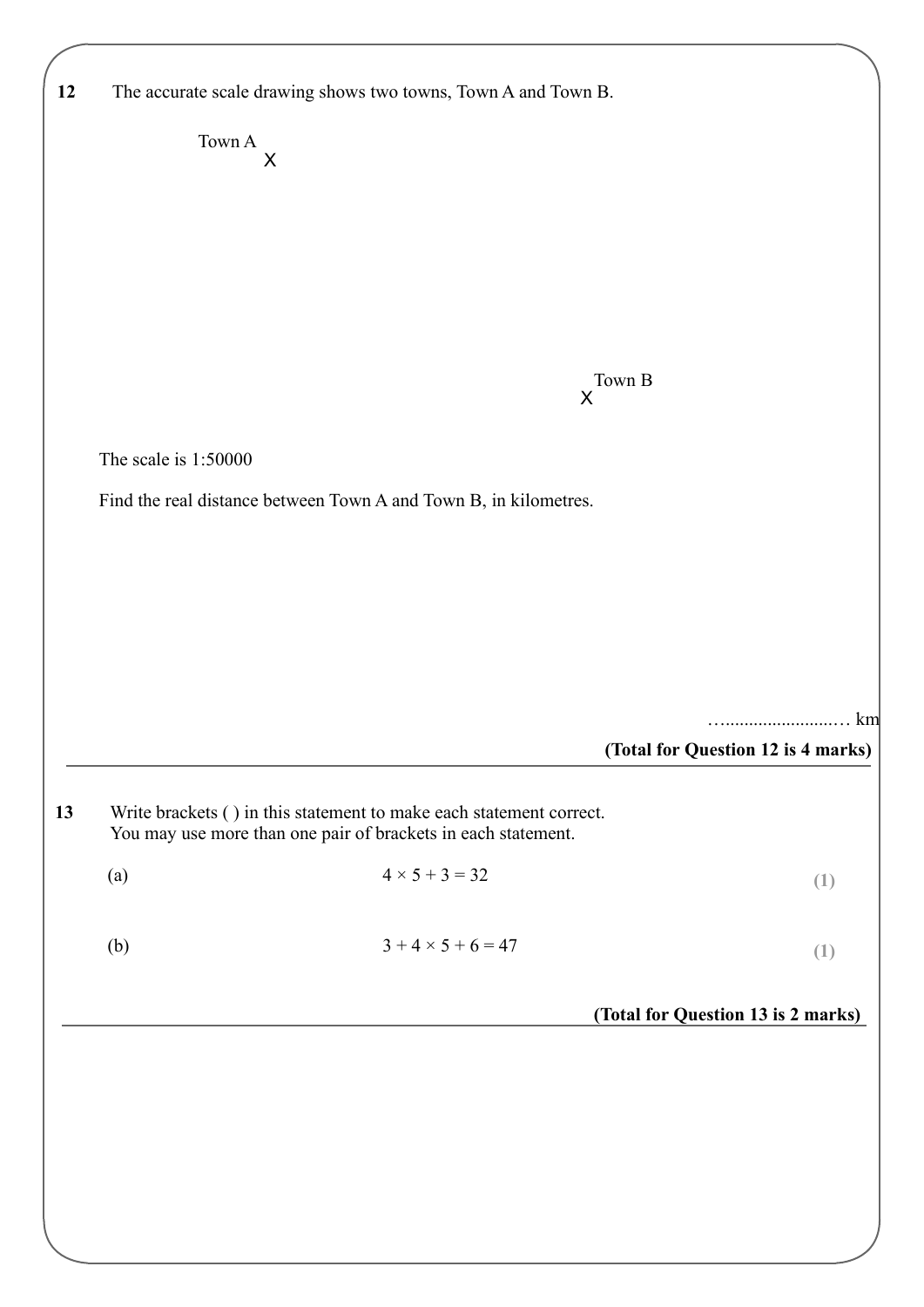14 Here are the ages of a company's employees.

|  | 31 57 48 56 31 17 34 |  |  |
|--|----------------------|--|--|
|  | 20 32 35 32 36 20 23 |  |  |
|  | 32 17 35 26 27 29 58 |  |  |

(a) Draw an ordered stem and leaf diagram to show this information. You must include a key. **(3)**

One of the employees is selected at random (b) Find the probability that they are younger than 30.

> **(Total for Question 14 is 5 marks) (2)**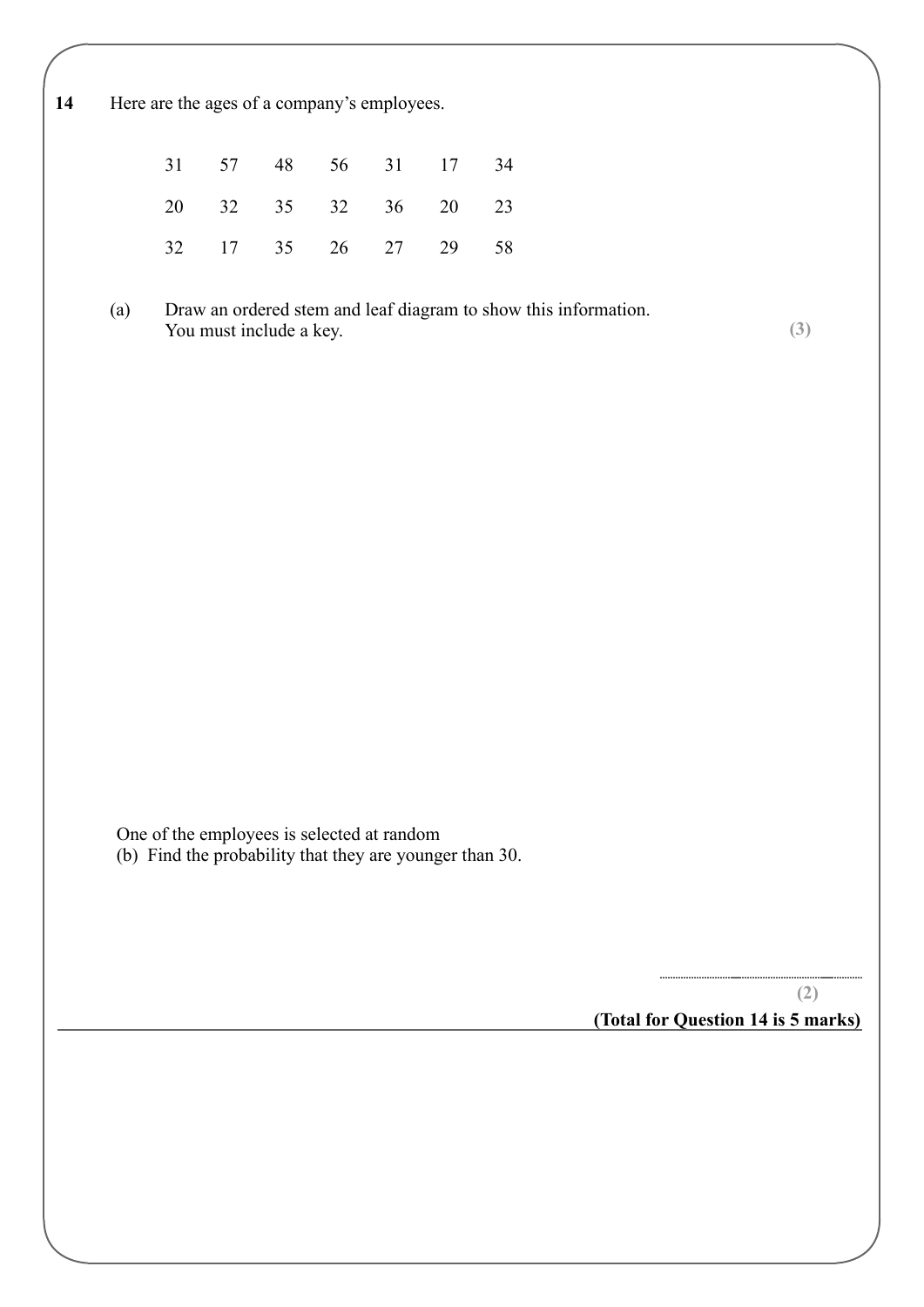| 15 | Holly is thinking of a number.                                                          |                                    |
|----|-----------------------------------------------------------------------------------------|------------------------------------|
|    | $\frac{3}{4}$ of Holly's number is 39.                                                  |                                    |
|    | Work out the number Holly is thinking of.                                               |                                    |
|    |                                                                                         |                                    |
|    |                                                                                         |                                    |
|    |                                                                                         |                                    |
|    |                                                                                         |                                    |
|    |                                                                                         |                                    |
|    |                                                                                         | (Total for Question 15 is 2 marks) |
| 16 | (a) Write the ratio $18:45$ in its simplest form.                                       |                                    |
|    |                                                                                         |                                    |
|    |                                                                                         |                                    |
|    |                                                                                         | (1)                                |
|    | (b) There are red shapes and blue shapes in a box, $\frac{2}{5}$ of the shapes are red. |                                    |
|    |                                                                                         |                                    |
|    | Write the ratio of red shapes to blue shapes.                                           |                                    |
|    |                                                                                         |                                    |
|    |                                                                                         | (1)                                |
|    |                                                                                         | (Total for Question 16 is 2 marks) |
|    |                                                                                         |                                    |
|    |                                                                                         |                                    |
|    |                                                                                         |                                    |
|    |                                                                                         |                                    |
|    |                                                                                         |                                    |
|    |                                                                                         |                                    |
|    |                                                                                         |                                    |
|    |                                                                                         |                                    |
|    |                                                                                         |                                    |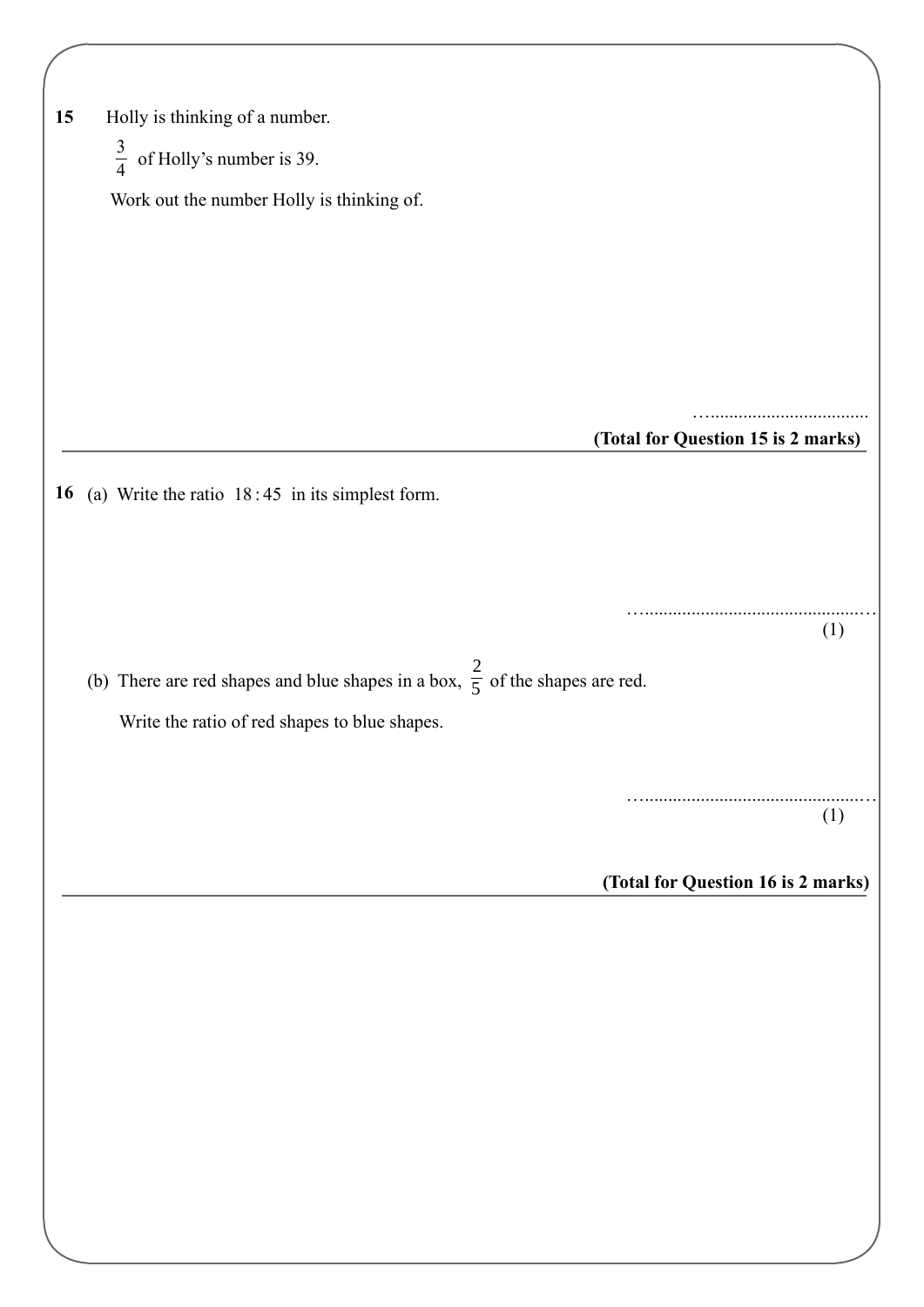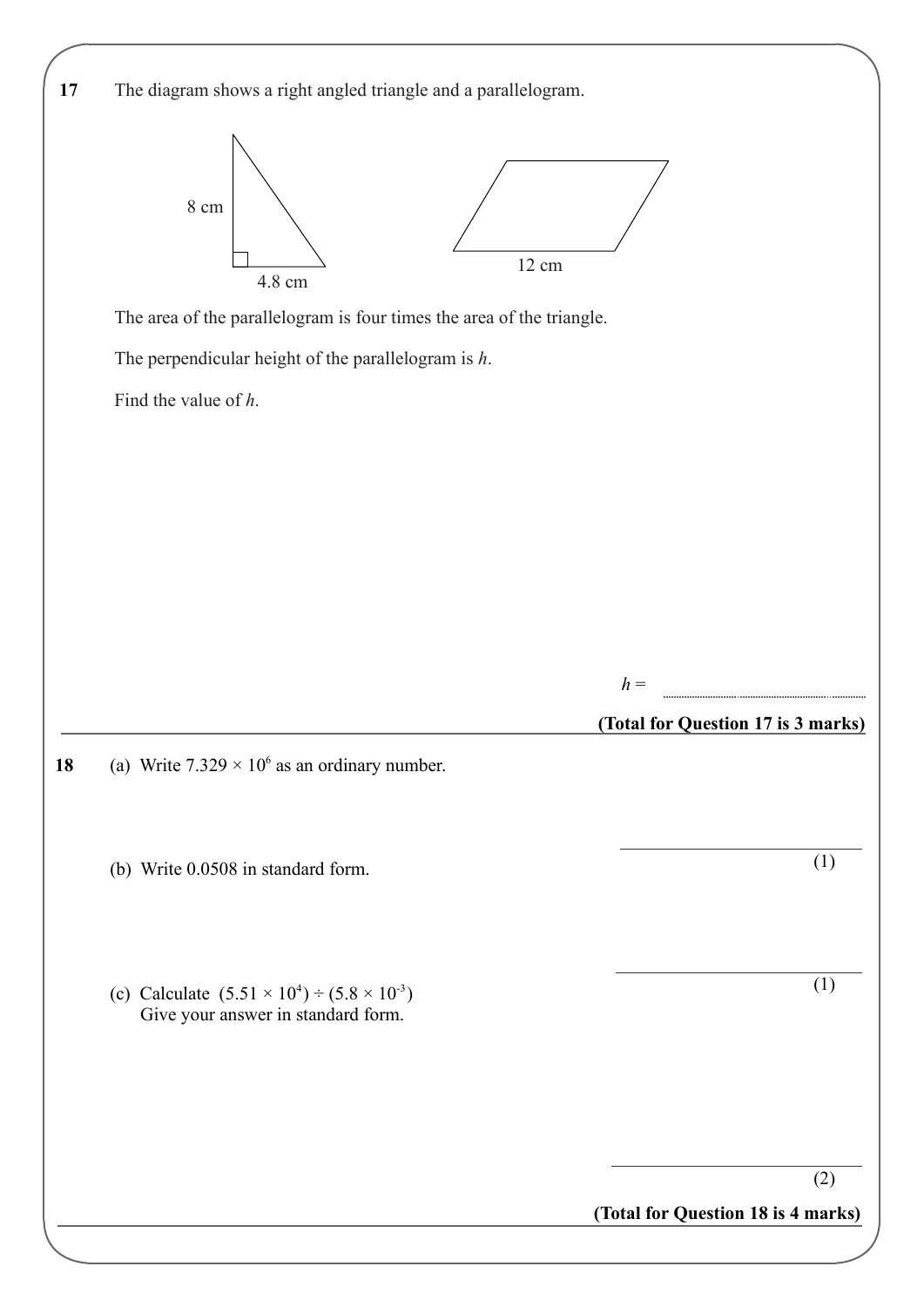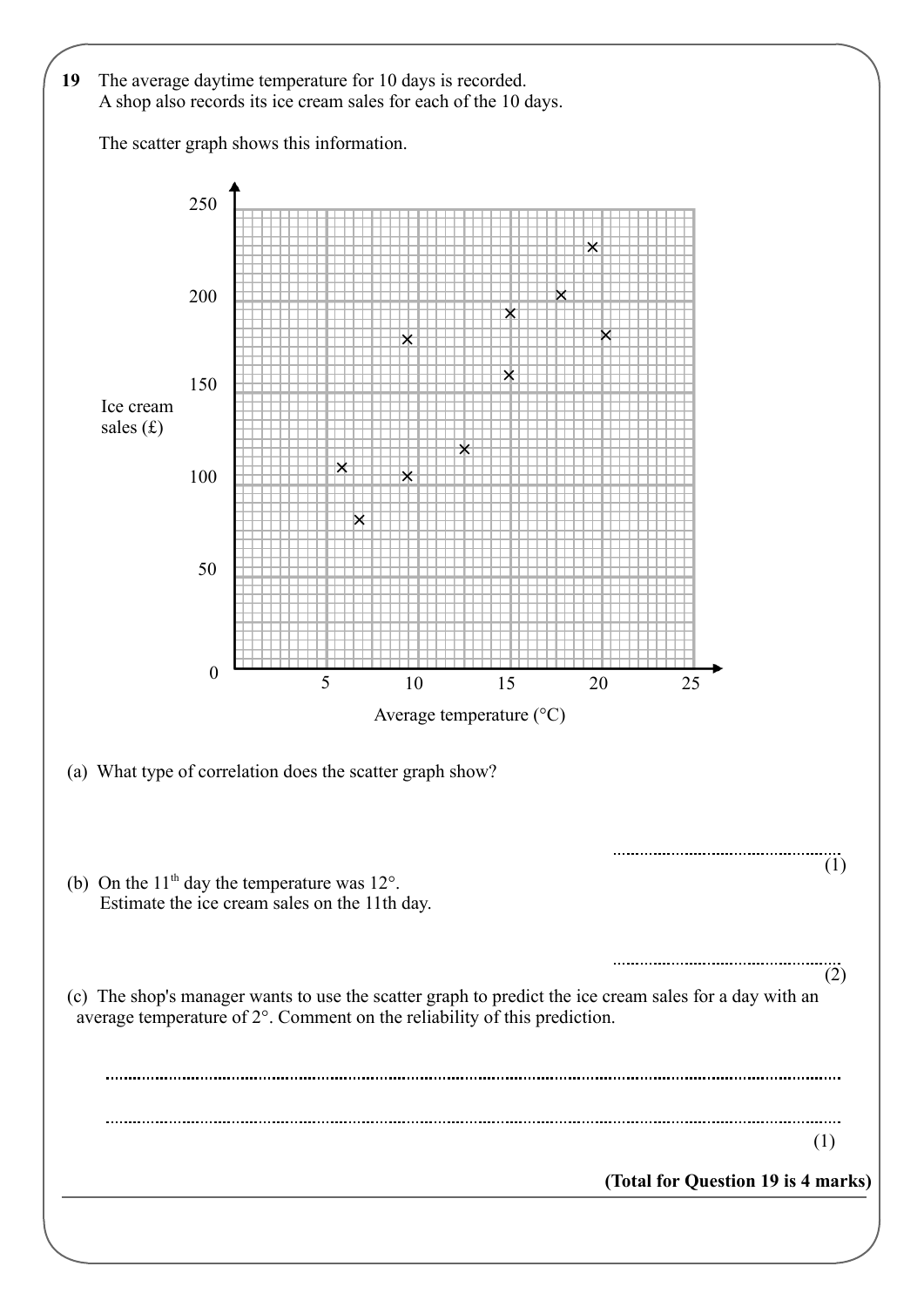| 20 | $8t-19=5t-11$<br>Solve                                                                                                                             |
|----|----------------------------------------------------------------------------------------------------------------------------------------------------|
|    |                                                                                                                                                    |
|    |                                                                                                                                                    |
|    |                                                                                                                                                    |
|    | $t =$                                                                                                                                              |
|    | (Total for Question 20 is 2 marks)                                                                                                                 |
| 21 | Bob is going to make some orange paint.<br>He needs to mix red paint, yellow paint and white paint in the ratio $7:6:2$                            |
|    | Bob wants to make 750 ml of orange paint.                                                                                                          |
|    | Bob has<br>400 ml of red paint<br>300 ml of yellow paint                                                                                           |
|    | 200 ml of white paint<br>Does Bob have enough red paint, yellow paint and white paint to make the orange paint?<br>You must show all your working. |
|    |                                                                                                                                                    |
|    |                                                                                                                                                    |
|    |                                                                                                                                                    |
|    |                                                                                                                                                    |
|    |                                                                                                                                                    |
|    |                                                                                                                                                    |
|    | (Total for Question 21 is 4 marks)                                                                                                                 |
|    |                                                                                                                                                    |
|    |                                                                                                                                                    |
|    |                                                                                                                                                    |
|    |                                                                                                                                                    |
|    |                                                                                                                                                    |
|    |                                                                                                                                                    |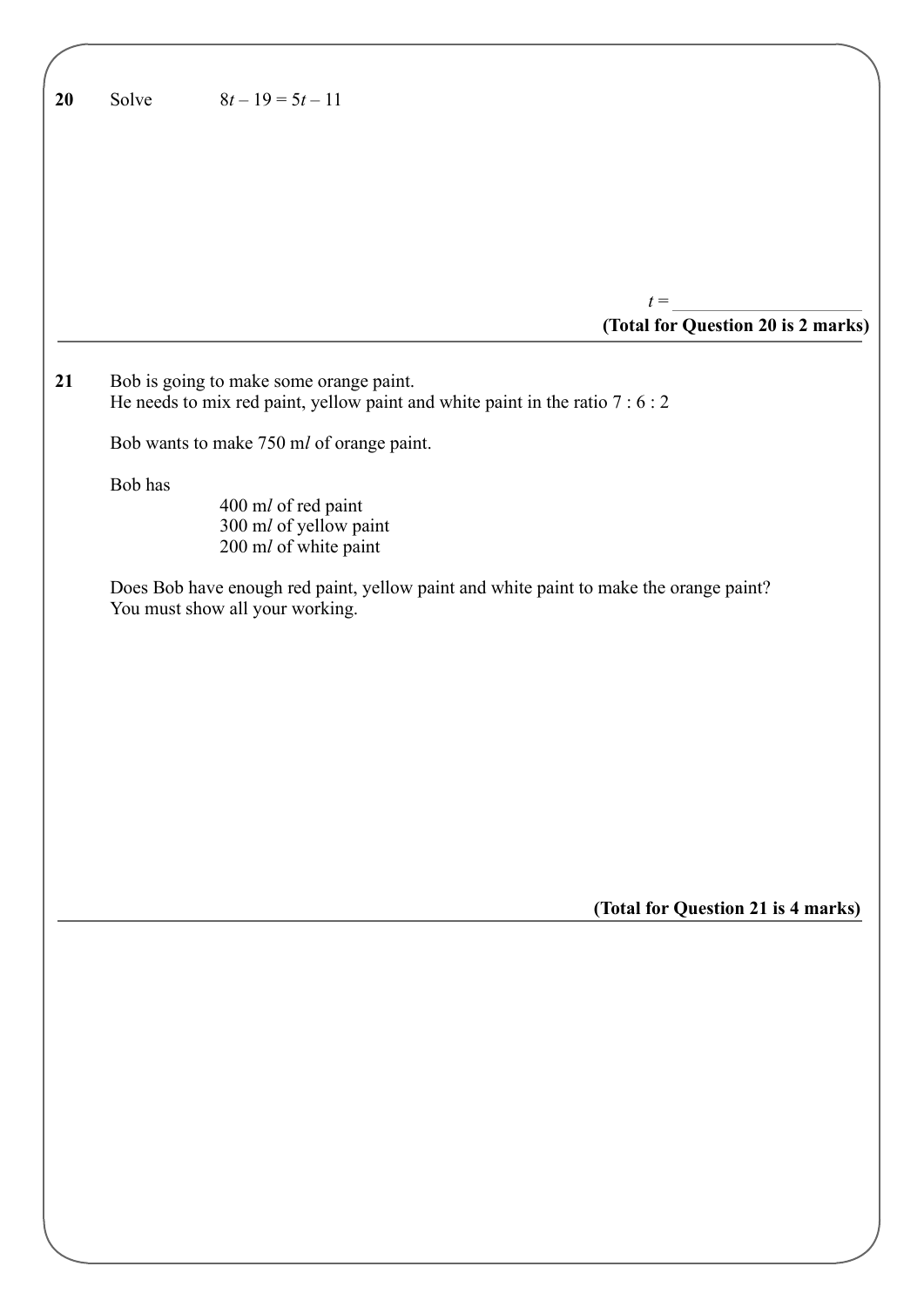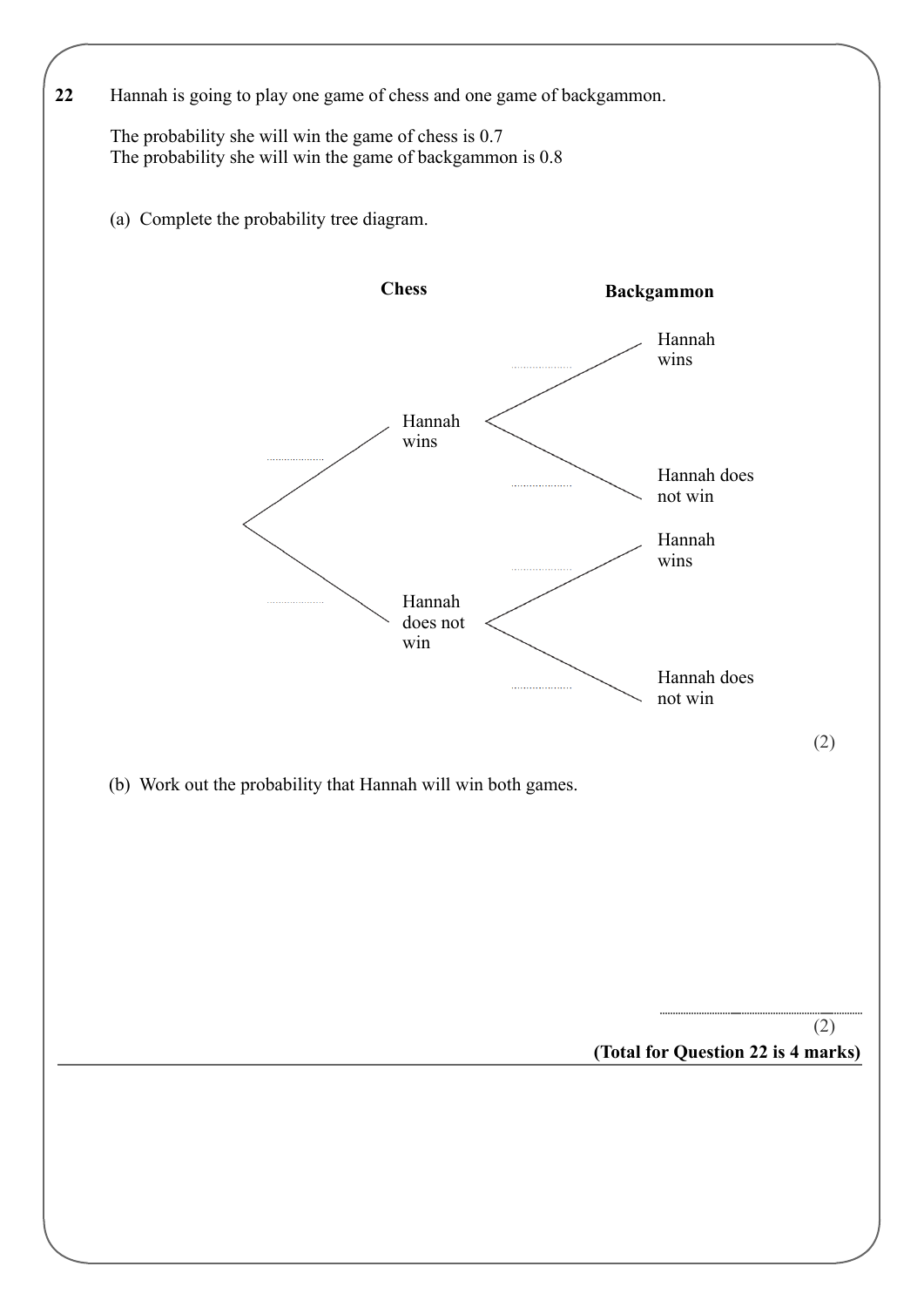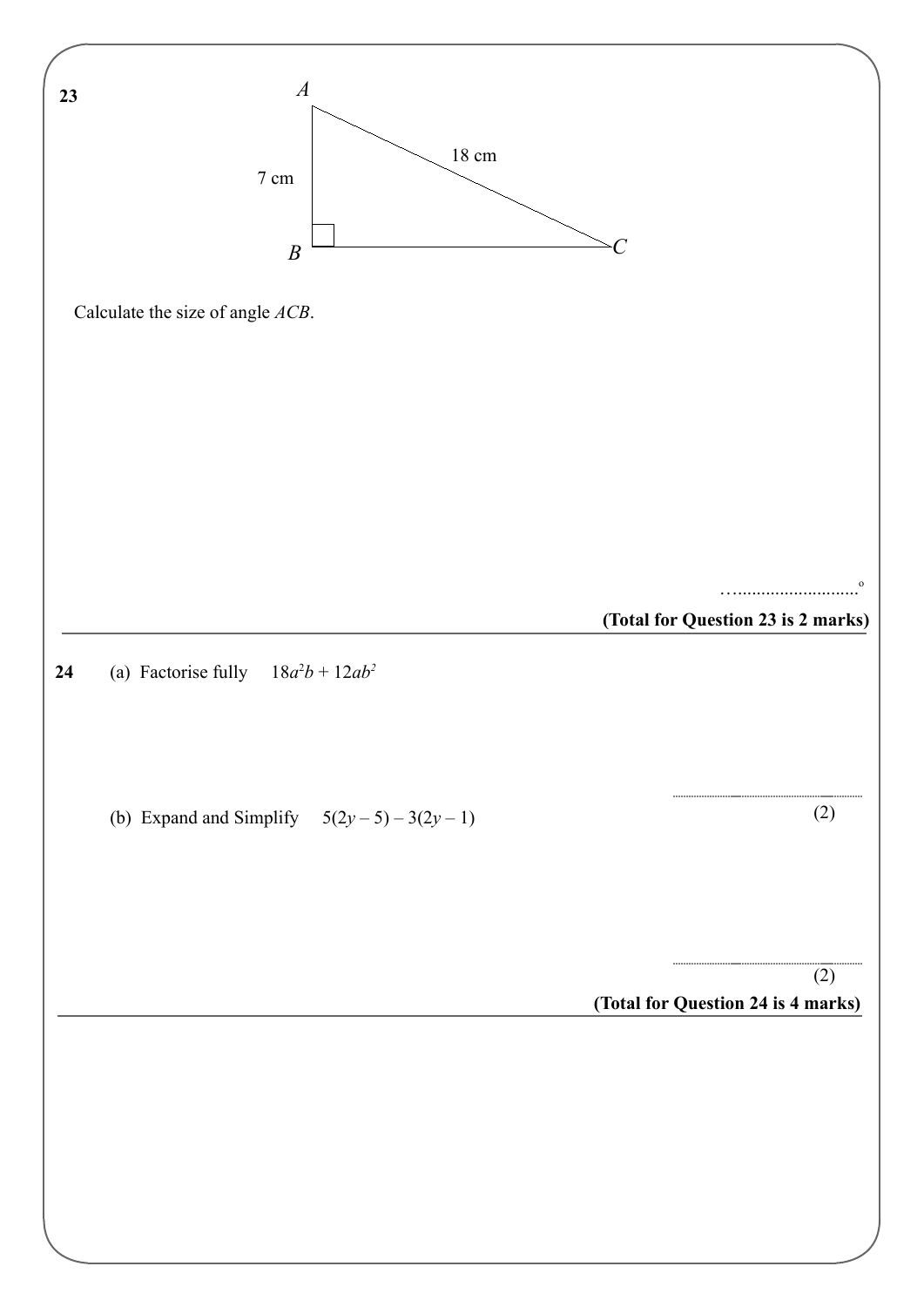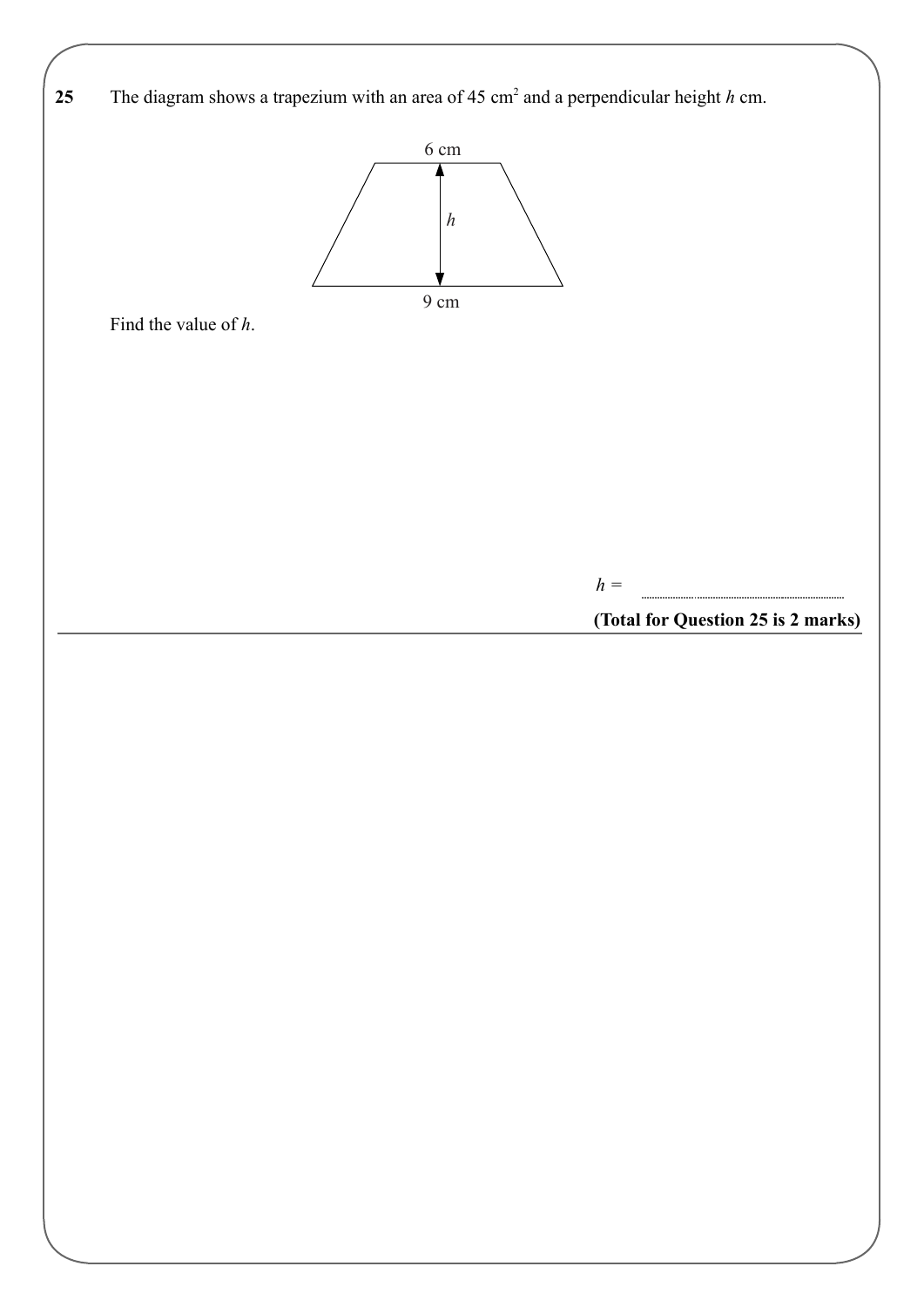

The diagram shows a regular pentagon, ABCDE, and a square, EDFG.

The lines CD and DG are both sides of another regular polygon, P.

How many sides does polygon P have?

**26** 

You must show how you got your answer.

**(Total for Question 26 is 4 marks)**

…..........................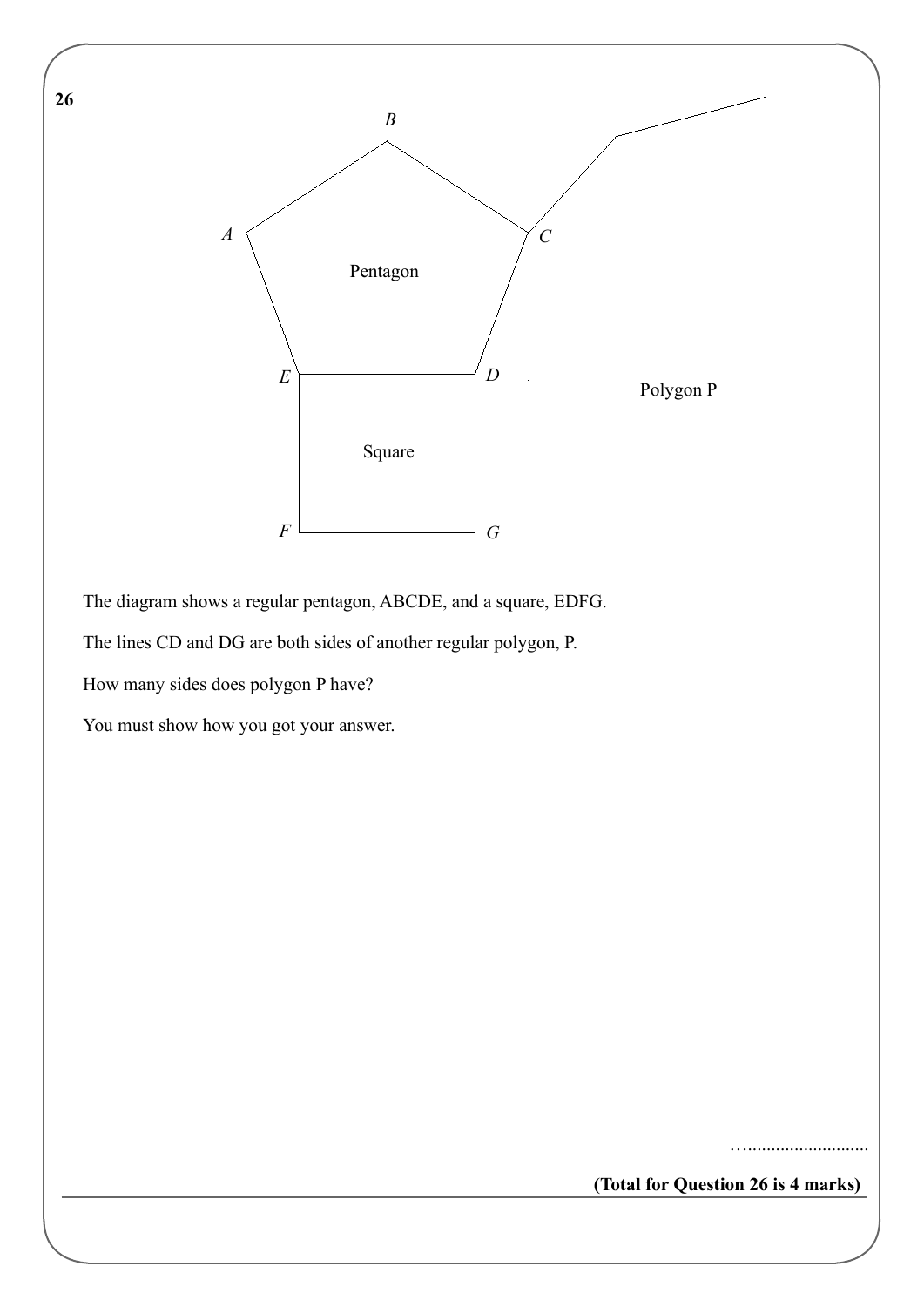